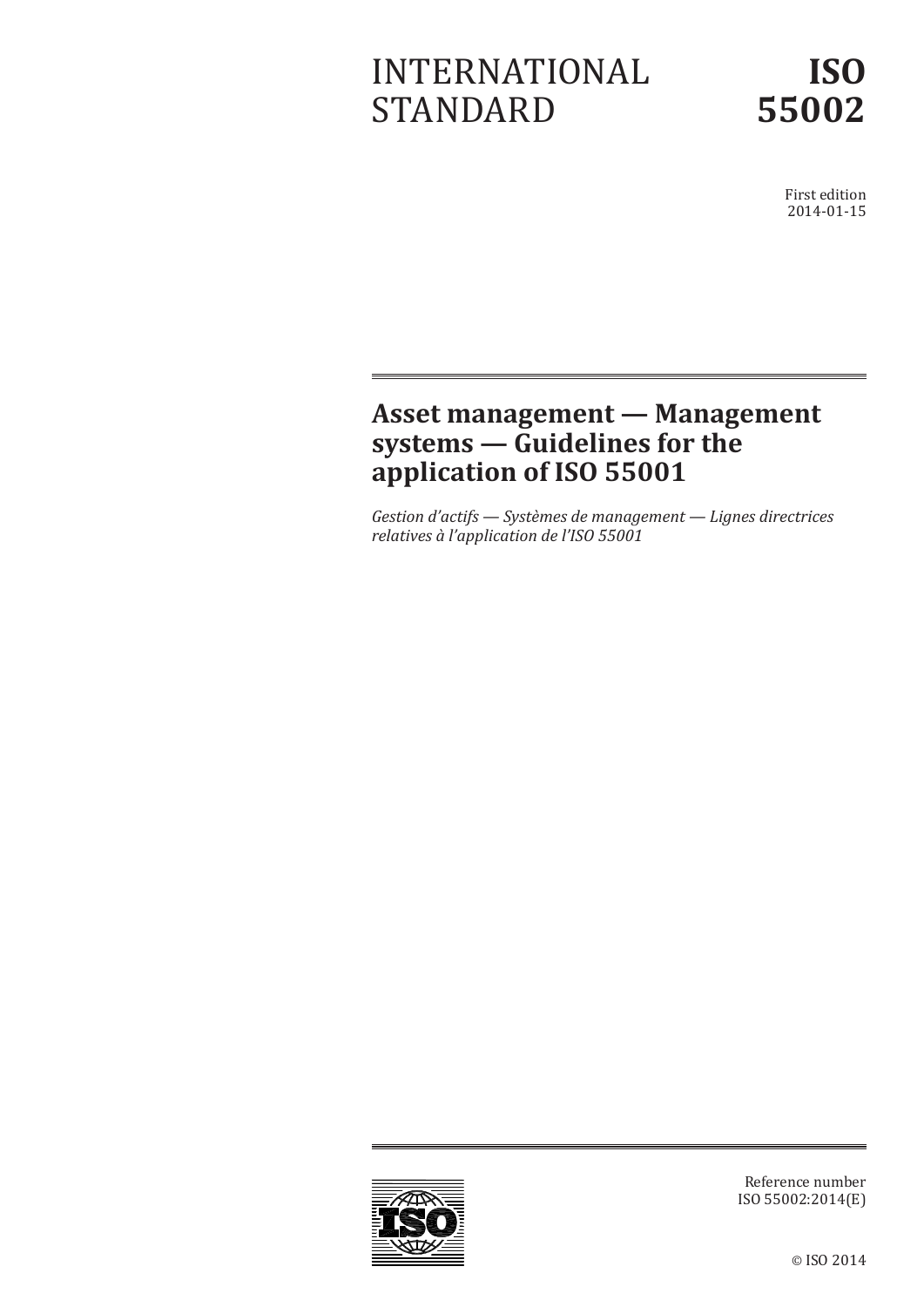

#### **COPYRIGHT PROTECTED DOCUMENT**

© ISO 2014

All rights reserved. Unless otherwise specified, no part of this publication may be reproduced or utilized otherwise in any form or by any means, electronic or mechanical, including photocopying, or posting on the internet or an intranet, without prior written permission. Permission can be requested from either ISO at the address below or ISO's member body in the country of the requester.

ISO copyright office Case postale 56 • CH-1211 Geneva 20 Tel. + 41 22 749 01 11 Fax + 41 22 749 09 47 E-mail copyright@iso.org Web www.iso.org

Published in Switzerland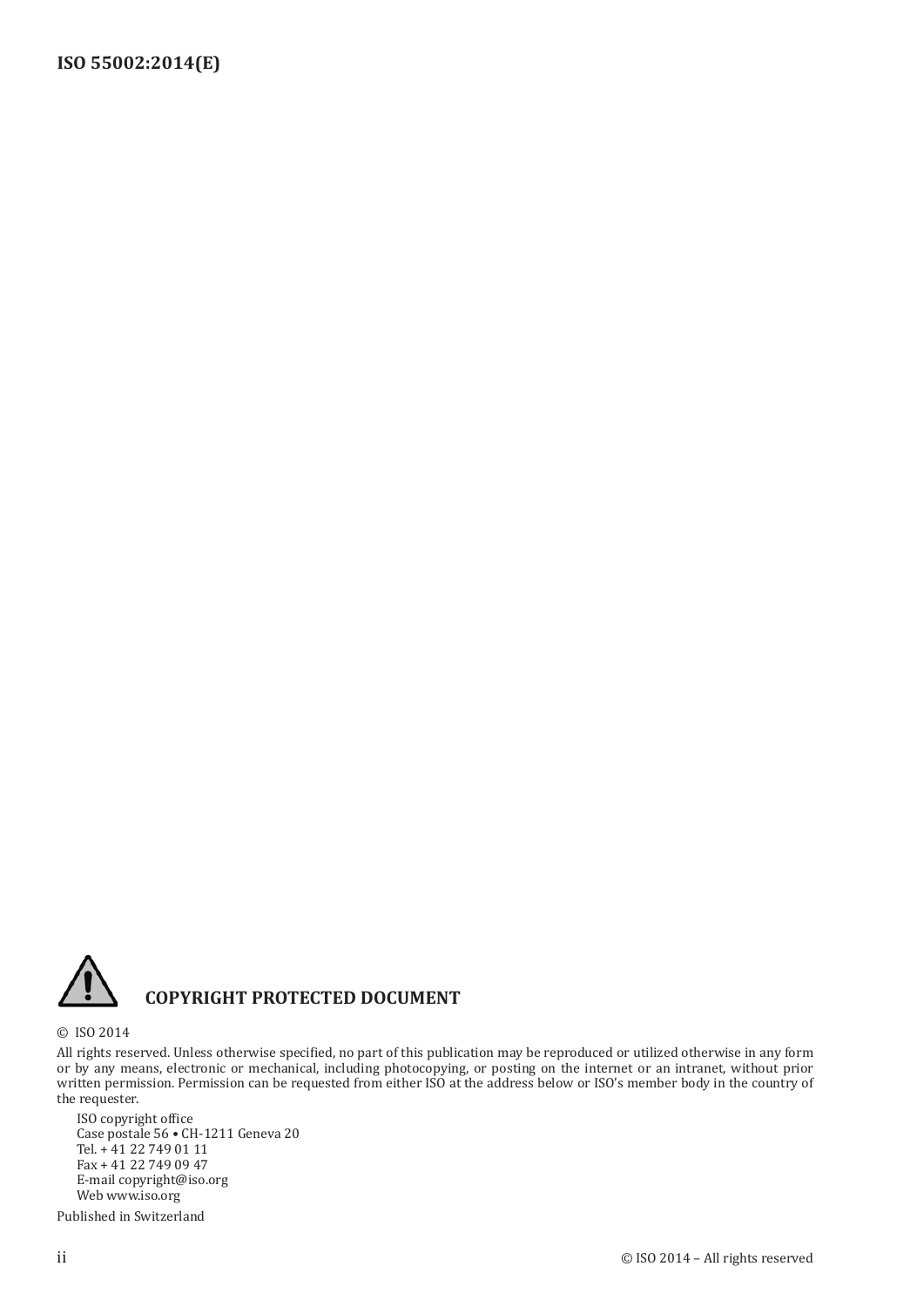# **Contents**

| 1  |                                                                                                                                                                                                                                                                                                                              |  |
|----|------------------------------------------------------------------------------------------------------------------------------------------------------------------------------------------------------------------------------------------------------------------------------------------------------------------------------|--|
| 2  |                                                                                                                                                                                                                                                                                                                              |  |
| 3  |                                                                                                                                                                                                                                                                                                                              |  |
| 4  | 4.1<br>4.2<br>4.3<br>4.4                                                                                                                                                                                                                                                                                                     |  |
| 5  | Leadership and commitment <b>Commitment</b> 2008 and 2011 120 and 2013 121 and 2014 121 and 2014 121 and 2014 121 and 2014 121 and 2014 121 and 2014 121 and 2014 121 and 2014 121 and 2014 121 and 2014 121 and 2015 121 and 2015<br>5.1<br>5.2<br>5.3                                                                      |  |
| 6  | Planning 30 and 30 and 30 and 30 and 30 and 30 and 30 and 30 and 30 and 30 and 30 and 30 and 30 and 30 and 30 and 30 and 30 and 30 and 30 and 30 and 30 and 30 and 30 and 30 and 30 and 30 and 30 and 30 and 30 and 30 and 30<br>Actions to address risks and opportunities for the asset management system  8<br>6.1<br>6.2 |  |
| 7  | Support 23<br>7.1<br>Competence <b>Competence</b> 24<br>7.2<br>7.3<br>7.4<br>7.5<br>7.6                                                                                                                                                                                                                                      |  |
| 8  | Operation 28<br>8.1<br>8.2<br>8.3                                                                                                                                                                                                                                                                                            |  |
| 9  | Performance evaluation <b>Execution</b> 21<br>9.1<br>9.2<br>9.3                                                                                                                                                                                                                                                              |  |
| 10 | 10.1<br>10.2<br>10.3                                                                                                                                                                                                                                                                                                         |  |
|    | Annex A (informative) Information on asset management activities <b>manually 19</b> 29                                                                                                                                                                                                                                       |  |
|    | Annex B (informative) Relationship between key elements of an asset management system30                                                                                                                                                                                                                                      |  |
|    |                                                                                                                                                                                                                                                                                                                              |  |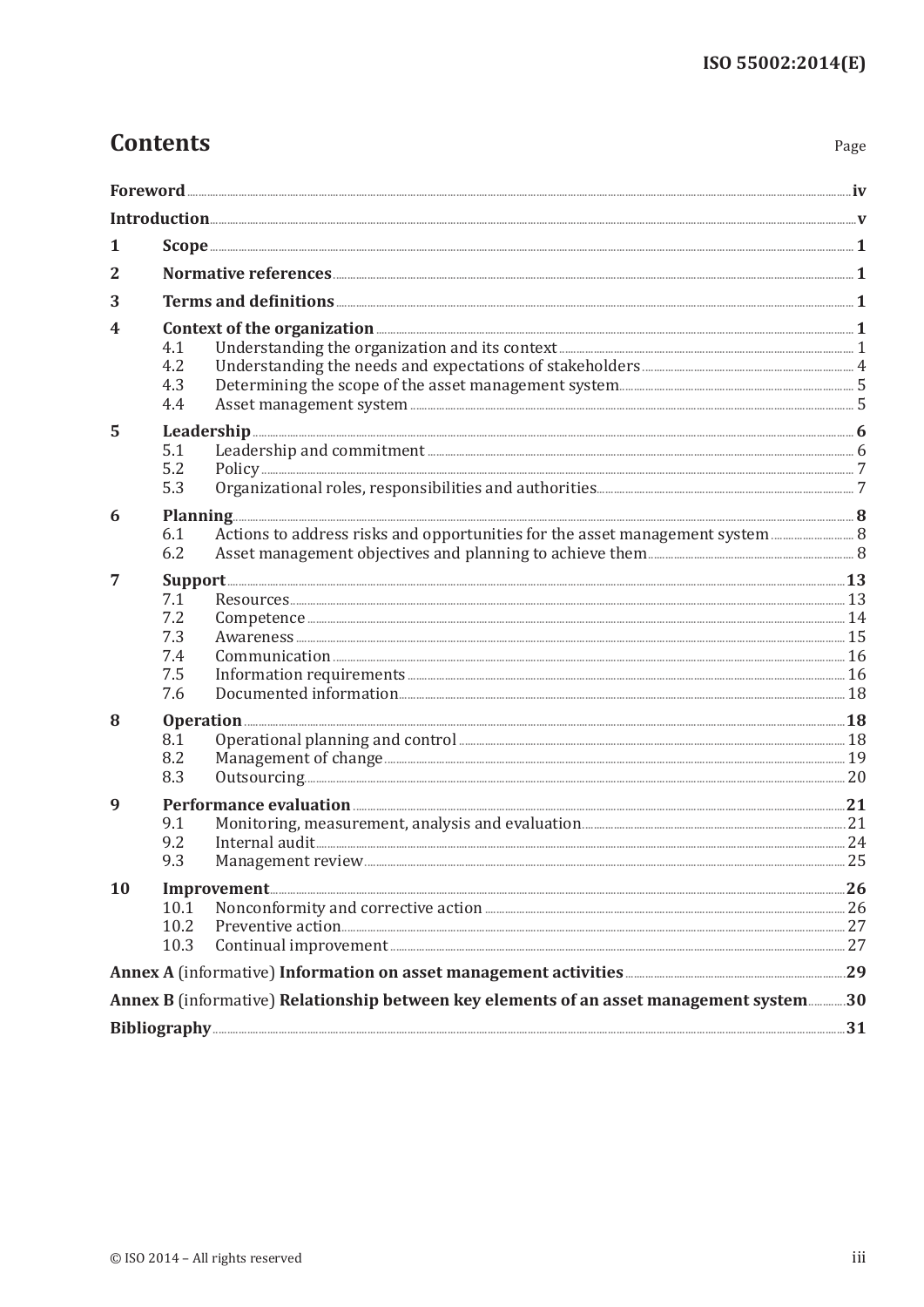#### **Foreword**

ISO (the International Organization for Standardization) is a worldwide federation of national standards bodies (ISO member bodies). The work of preparing International Standards is normally carried out through ISO technical committees. Each member body interested in a subject for which a technical committee has been established has the right to be represented on that committee. International organizations, governmental and non-governmental, in liaison with ISO, also take part in the work. ISO collaborates closely with the International Electrotechnical Commission (IEC) on all matters of electrotechnical standardization.

The procedures used to develop this document and those intended for its further maintenance are described in the ISO/IEC Directives, Part 1. In particular the different approval criteria needed for the different types of ISO documents should be noted. This document was drafted in accordance with the editorial rules of the ISO/IEC Directives, Part 2 (see [www.iso.org/directives\)](http://www.iso.org/directives).

Attention is drawn to the possibility that some of the elements of this document may be the subject of patent rights. ISO shall not be held responsible for identifying any or all such patent rights. Details of any patent rights identified during the development of the document will be in the Introduction and/or on the ISO list of patent declarations received (see [www.iso.org/patents](http://www.iso.org/patents)).

Any trade name used in this document is information given for the convenience of users and does not constitute an endorsement.

For an explanation on the meaning of ISO specific terms and expressions related to conformity assessment, as well as information about ISO's adherence to the WTO principles in the Technical Barriers to Trade (TBT) see the following URL: [Foreword - Supplementary information](http://www.iso.org/iso/home/standards_development/resources-for-technical-work/foreword.htm)

The committee responsible for this document is Project Committee ISO/PC 251, *Asset management*.